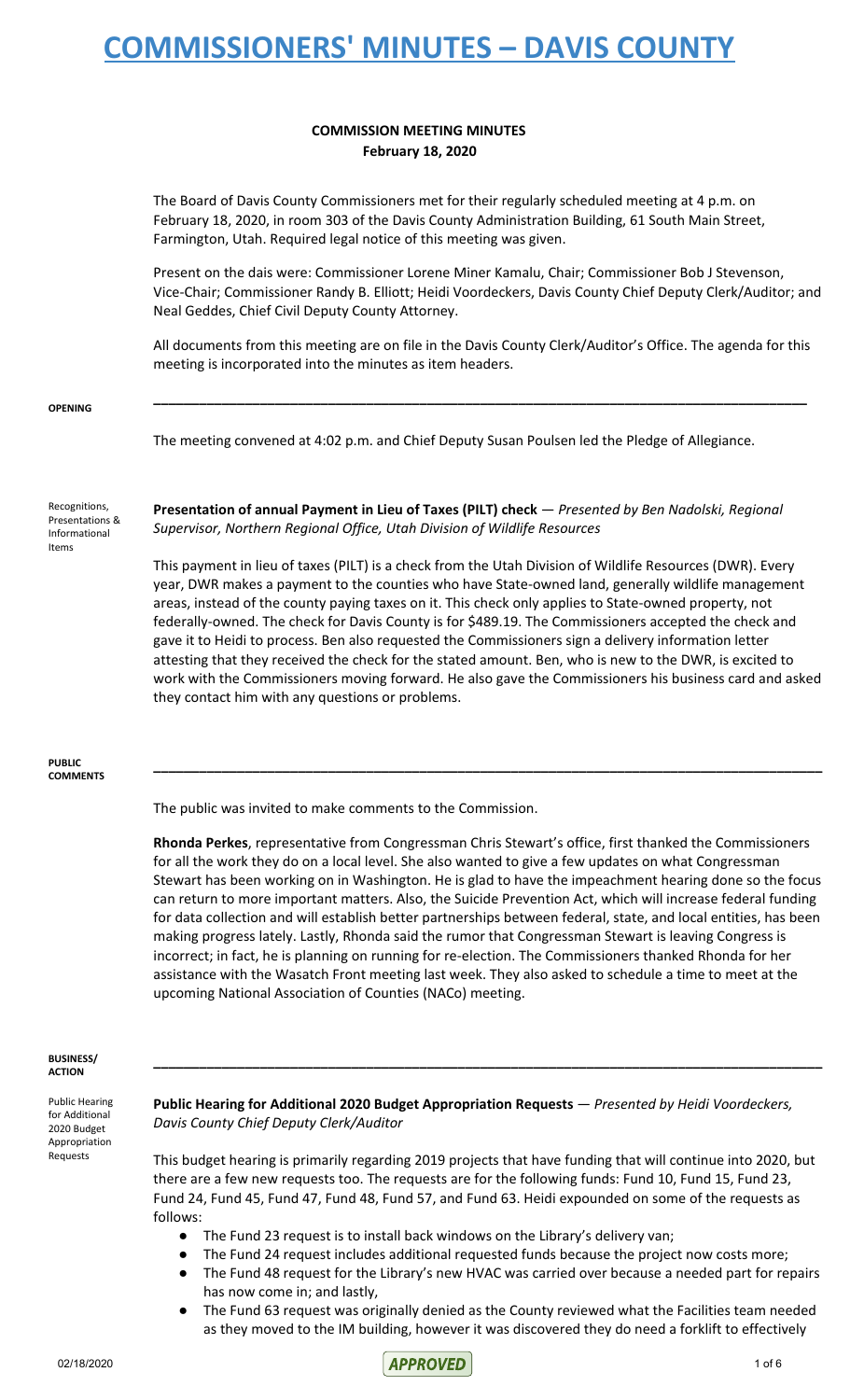|                                                                                             | use the space so the request was resubmitted.<br>The total use of fund balance is \$693,990, which includes the funding rollovers. The new spending is<br>\$275,578 which is primarily for the golf course requests and a handful of other items. |
|---------------------------------------------------------------------------------------------|---------------------------------------------------------------------------------------------------------------------------------------------------------------------------------------------------------------------------------------------------|
|                                                                                             | Commissioner Elliott motioned to open the Public Hearing. Commissioner Stevenson seconded the motion. All voted Aye.                                                                                                                              |
| Public<br>Comments                                                                          | The public was invited to make comments pursuant to UCA § 17-36-26.<br>There were no public comments.                                                                                                                                             |
|                                                                                             | Commissioner Stevenson motioned to close the Public Hearing and approve the proposed Budget Resolution. Commissioner Elliott<br>seconded the motion. All voted Aye.                                                                               |
| Resolution<br>#2020-55 for<br>Additional 2020<br><b>Budget</b><br>Appropriation<br>Requests | Resolution #2020-55 for Additional 2020 Budget Appropriation Requests — Presented by Heidi<br>Voordeckers, Davis County Chief Deputy Clerk/Auditor                                                                                                |
|                                                                                             | [See above for further explanation or the Resolution for a complete list of items.]                                                                                                                                                               |

Motion to Approve: Com. Stevenson Seconded: Com. Elliott All voted Aye

| Request        |
|----------------|
| #2020-56 for   |
| appointment of |
| Poll Workers   |
| for the 2020   |
| Presidential   |
| Primary        |
| Election       |

**Request #2020-56 for appointment of Poll Workers for the 2020 Presidential Primary Election** — *Presented by Brian McKenzie, Davis County Chief Deputy Clerk/Auditor*

This list is of the poll workers hired for the March 3rd Presidential Primary. Some are returning poll workers but others are new. It has been challenging to get poll workers because there are three elections this year making it difficult for individuals to take time off from their regular jobs to assist the County. The contract period has no beginning or ending date and is neither payable nor receivable.

> Motion to Approve: Com. Elliott Seconded: Com. Stevenson All voted Aye

Request Appointment #2020-57 of Jeff Oyler as Davis County's Proxy at the annual Haights Creek Irrigation Co. stockholders meeting

**Request Appointment #2020-57 of Jeff Oyler, Davis County Planning Manager, as Davis County's Proxy at the annual meeting of stockholders of Haights Creek Irrigation Company on Feb. 22, 2020** — *Presented by Commissioner Lorene Miner Kamalu*

This request is for Jeff Oyler to act as Davis County's proxy at the annual Haight Creek Irrigation Company stockholder meeting. The contract period is 02/22/2020 to 02/22/2020. The appointment is neither payable nor receivable.

Request #2020-58 to cancel the Mar. 3 and 17 Commission Meetings

**Request #2020-58 to cancel the March 3 and March 17, 2020 Davis County Commission Meetings** — *Presented by Commissioner Lorene Miner Kamalu*

This request is to cancel the March 3 and March 17 Commission Meetings because the Commissioners will be out of town on County business. The contract period is 03/03/2020 and 03/17/2020.

> Motion to Approve Agenda Items: Com. Kamalu Seconded: Com. Elliott All voted Aye

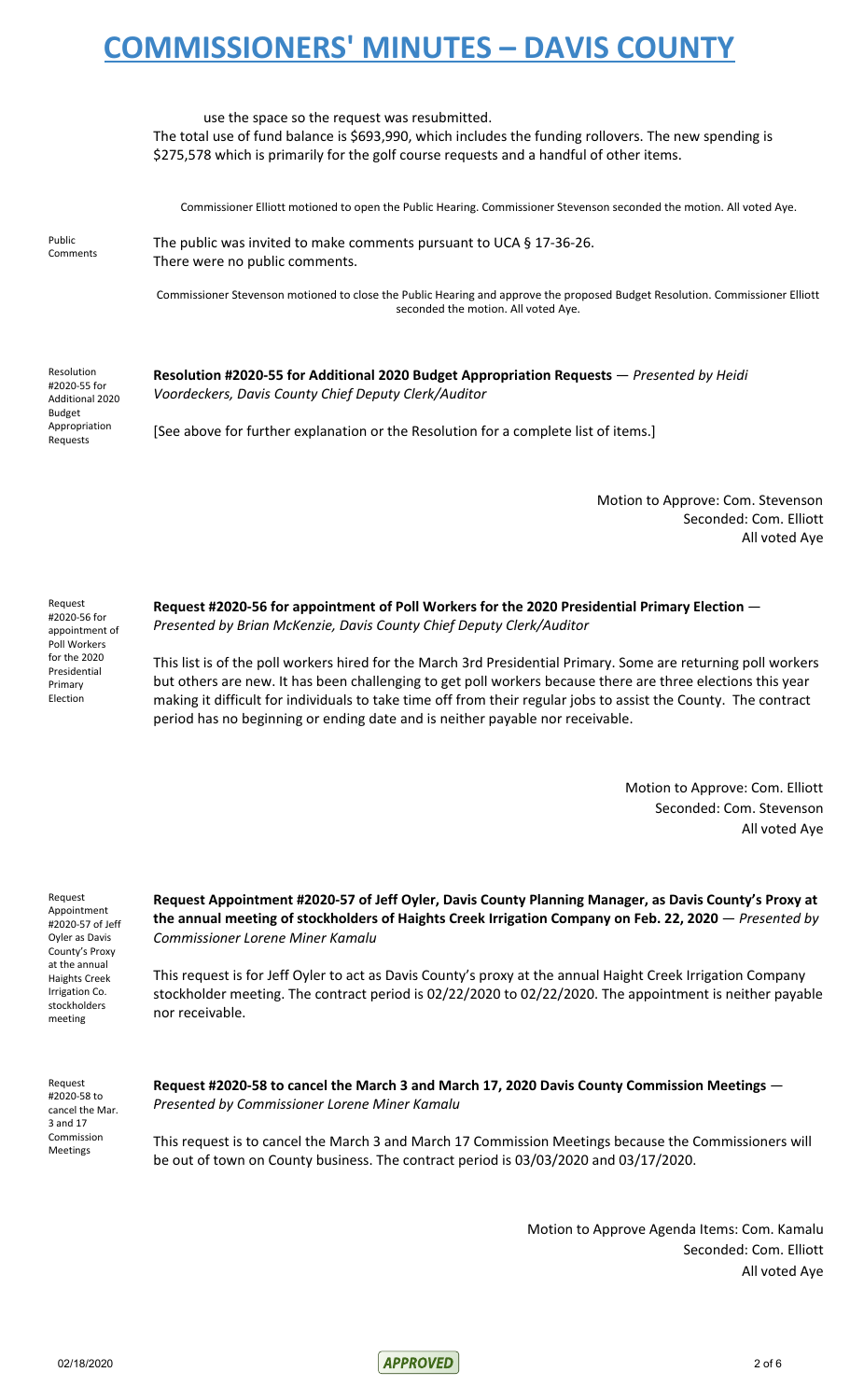#### TABLED **TABLED Amendment with Utah Attorney General's Office for Children's Justice Center (CJC) funding increase**

This item was tabled and will be discussed at a future meeting.

Motion to Table: Com. Elliott Seconded: Com. Stevenson All voted Aye

**Training** Reimbursement Agreement #2020-59 with Landon Gifford for the basic corrections academy

**Training Reimbursement Agreement #2020-59 with Landon Gifford for the basic corrections academy** — *Presented by Chief Deputy Susan Poulsen, Davis County Sheriff's Office*

This training reimbursement agreement for the basic corrections academy is with Landon Gifford. The Commission asked how recruitment has been going for Corrections. Chief Poulsen said through the efforts of their recruiter Jen Jeppson, and the Human Resources department, they have quite a few applicants and she is hopeful they have "crested the hump" and will get the positions filled soon. The contract period is 02/18/2020 to 02/18/2022. The receivable amount is \$13,518.

> Motion to Approve: Com. Stevenson Seconded: Com. Elliott All voted Aye

Consent of Surety #2018-546-M with R&O for the final payment of the Syracuse Northwest Branch Library

Agreement # 2020-60 with Wall 2 Wall Flooring to replace a portion of carpet at the Headquarters Library

**Consent of Surety #2018-546-M with R&O Construction Company for the final payment of the Syracuse Northwest Branch Library** — *Presented by Lane Rose, Davis County Facilities Director*

This consent of surety is the final payment for the Syracuse Library Branch remodel. The last items are now finished and it is exciting to move forward and focus on the Clearfield Library. It was decided that it was more appropriate for the Commissioners to sign the final payment. [The consent has no beginning or ending date and is neither payable nor receivable.]

**Agreement #2020-60 with Wall 2 Wall Flooring to replace a portion of carpet at the Headquarters Library** — *Presented by Lane Rose, Davis County Facilities Director*

The carpet at internet stations needs to be replaced and additional carpet is needed in the walk-off entryway at the Headquarters Library. This contract is for Wall 2 Wall to complete the project. The plan is to get the carpet replaced as quickly as the library's schedule allows and as such, the contract does not have an official ending date. The contract period begins 02/18/2020. The payable amount is \$4,111.69.

> Motion to Approve Agenda Items: Com. Stevenson Seconded: Com. Elliott All voted Aye

Request #2020-61 for final plat approval for the Brad Devereaux Subdivision

**Request #2020-61 for final plat approval for the Brad Devereaux Subdivision** — *Presented by Jeff Oyler, Davis County Planning Manager*

Jeff began by giving a little more information about the Haight Creek Irrigation Company. Davis County is the single largest stockholder in the company with 18 percent. Additionally, Haight Creek provides all the water for the Davis Park Golf Course.

The Brad Devereaux Subdivision is a four one-acre lot subdivision in the unincorporated Hooper area. It is the one of the last subdivisions that was in process before the six-month moratorium took effect [see Ordinance 2-2019]. There are six items in the staff report that are required to be met for approval of the subdivision. Those items are as follows:

 $02/18/2020$  3 of 6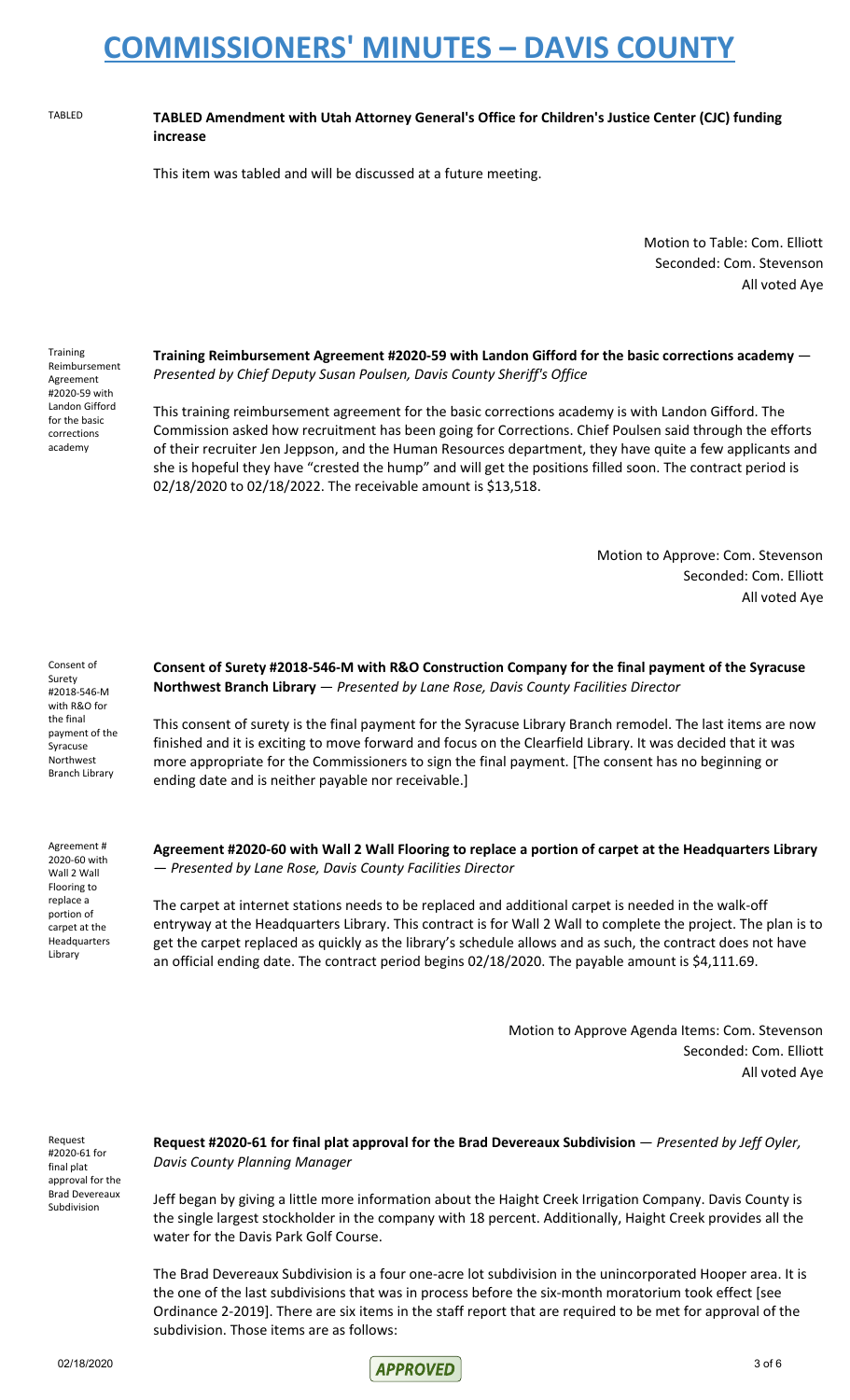- An improvement agreement for future curb, gutter, sidewalk, and street improvements will be signed;
- Culinary water impact fees will be paid to Hooper Water;
- Two fire hydrants will be installed and the setbacks, as dictated by the fire marshal, are to be followed;
- Lot four will install a fire hydrant if it is more than 500 feet away from the other fire hydrants;
- The developer agrees to pay the proportionate share of the cost to bring secondary water to the lots; and, lastly,
- The access road to lot 4 will be at least 20 feet wide with a 10 inch base with 4 inches of asphalt while the driveway will include a turnaround radius of 40 feet to accommodate fire trucks.

These items are drawn on the improvement drawings. The contract has no beginning or ending date and is neither payable nor receivable.

Improvement Agreement and Grant of Lien #2020-62 with Brad Devereaux Subdivision for future street improvements

**Improvement Agreement and Grant of Lien #2020-62 with Brad Devereaux Subdivision for future street improvements** — *Presented by Jeff Oyler, Davis County Planning Manager*

This is a standard improvement agreement and grant of lien regarding the Brad Devereaux Subdivision to postpone infrastructure improvements until the road is developed. The agreement is attached to the property, not the owner, and will take effect if the improvements are installed by the city, if it is annexed, or the County. The Commission said improvement agreements like this is one of the reasons why Davis County is encouraging little parcels to be annexed into cities. The agreement is has no beginning or ending date and is neither payable nor receivable.

> Motion to Approve Agenda Items: Com. Elliott Seconded: Com. Stevenson All voted Aye

Resolution #2020-63 approving an Interlocal Cooperation Agreement with Layton City for Prop 1 grant funds for the Kayscreek Highway 89 underpass

#### **Resolution #2020-63 approving an Interlocal Cooperation Agreement with Layton City for Prop 1 grant funds for the Kayscreek Highway 89 underpass** — *Presented by Jeff Oyler, Davis County Planning Manager*

This resolution and interlocal agreement with Layton City is to use Prop 1 monies to install a box culvert allowing the Kayscreek Trail to pass underneath Highway 89. The project was approved a year ago but is now starting. The culvert will be installed in the Hobbs Pond and Valley View Drive area. It was also noted that the trail, when it is completed, will run in an east-west direction from the Bonneville Shoreline to the West Davis Highway. The Commission also said the citizens voted to use Prop 1 monies to create trails and related amenities. The contract period is 02/18/2020 to 02/18/2020. The payable amount is \$160,000.

> Motion to Approve: Com. Elliott Seconded: Com. Stevenson All voted Aye

Agreement #2020-64 with Animal Specialties for petting zoo at the 2020 Davis County Fair

**Agreement #2020-64 with Animal Specialties for petting zoo at the 2020 Davis County Fair** — *Presented by Kristal Blessett, Davis County Events Coordinator*

This agreement is with Animal Specialties who will provide a petting zoo and pony rides at the 2020 Davis County Fair. The Fair was discussed in today's work session and will be held Aug. 12 to Aug. 15. The contract period is 08/09/2020 to 08/16/2020. The payable amount is \$6,000.

> Motion to Approve: Com. Stevenson Seconded: Com. Elliott All voted Aye

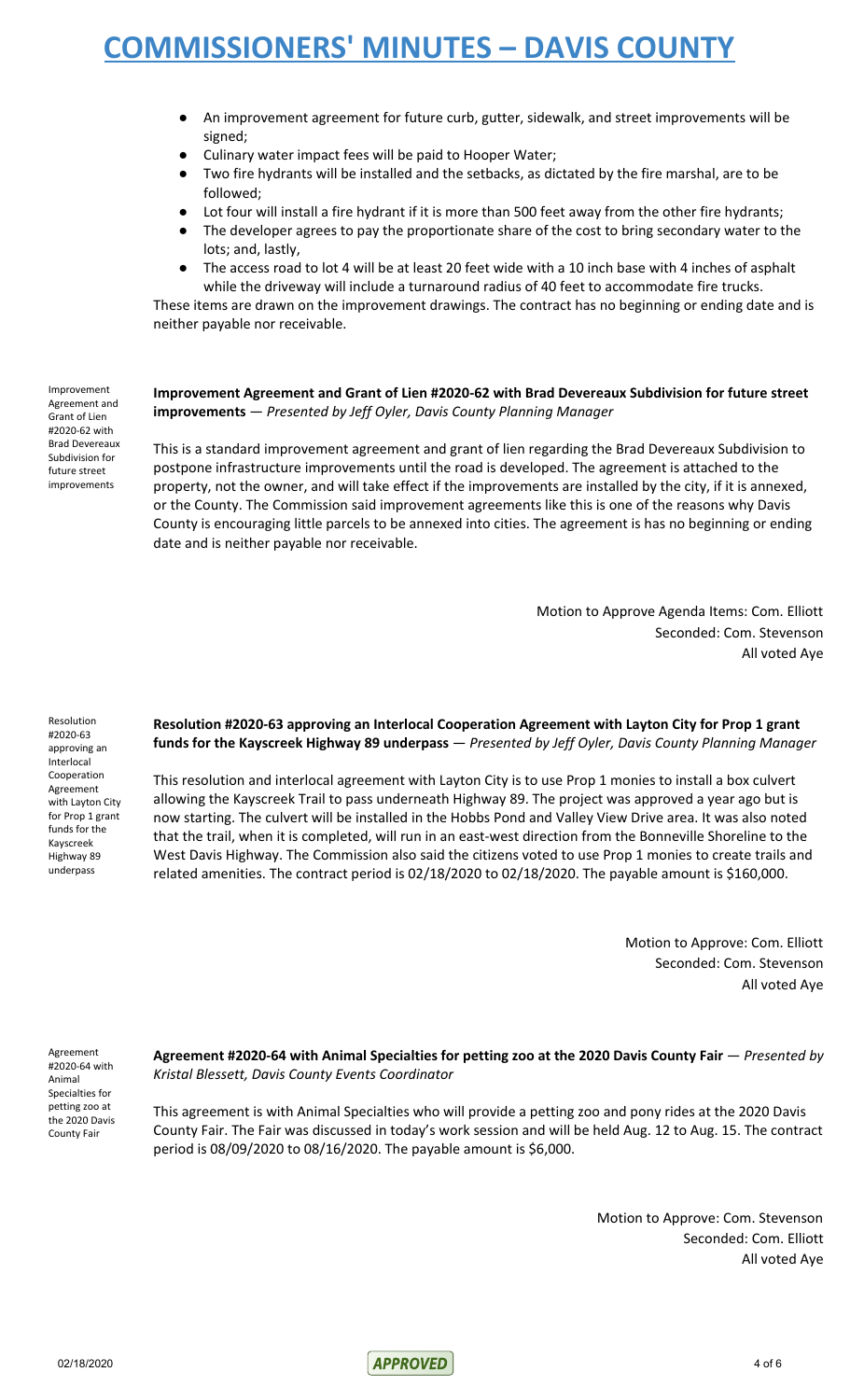Summary List #2020-65 of 10 contract rental agreements at the Davis County Legacy Events Center

**Summary List #2020-65 of 10 contract rental agreements at the Davis County Legacy Events Center** — *Presented by Dave Hansen, Davis County Legacy Events Center Director*

This summary list is of past events held at the Legacy Events Center. Most items on the list are food vendors who were brought in for large events but RV rentals and a dog show are also on the summary list. The final report from two of the food vendors has yet to be received so those amounts are listed as TBD on the summary list. The contract period is 02/11/2020 to 11/15/2020. The receivable amount is \$10,591.06.

> Motion to Approve: Com. Stevenson Seconded: Com. Elliott All voted Aye

|                                         | Commissioner Elliott moved to recess to Board of Equalization. Commissioner Stevenson seconded the motion. All voted Aye.                                                                                                                                                                                                                                                                                                                 |
|-----------------------------------------|-------------------------------------------------------------------------------------------------------------------------------------------------------------------------------------------------------------------------------------------------------------------------------------------------------------------------------------------------------------------------------------------------------------------------------------------|
| <b>BOARD OF</b><br><b>EQUALIZATION</b>  |                                                                                                                                                                                                                                                                                                                                                                                                                                           |
| Property Tax<br>Register                | Property Tax Register matters were presented by Heidi Voordeckers, Davis County Chief Deputy<br>Clerk/Auditor, as follows:                                                                                                                                                                                                                                                                                                                |
|                                         | Under Auditor adjustments are appeals with a total accrual of \$624,817 and five tax abatement<br>$\bullet$<br>corrections totaling \$3,000 [\$3,040.90].                                                                                                                                                                                                                                                                                 |
|                                         | There are no Treasurer adjustments.<br>Under Assessor adjustments is one escaped amount totaling \$1,838.07.                                                                                                                                                                                                                                                                                                                              |
|                                         | Motion to Approve: Com. Elliott                                                                                                                                                                                                                                                                                                                                                                                                           |
|                                         | Seconded: Com. Stevenson<br>All voted Aye                                                                                                                                                                                                                                                                                                                                                                                                 |
|                                         | Commissioner Elliott moved to reconvene Commission Meeting. Commissioner Stevenson seconded the motion. All voted Aye.                                                                                                                                                                                                                                                                                                                    |
| <b>CONSENT</b><br><b>ITEMS</b>          |                                                                                                                                                                                                                                                                                                                                                                                                                                           |
| <b>Check Registers</b>                  | <b>Check Registers</b>                                                                                                                                                                                                                                                                                                                                                                                                                    |
|                                         | Check Registers were approved.                                                                                                                                                                                                                                                                                                                                                                                                            |
|                                         | Motion to Approve: Com. Stevenson                                                                                                                                                                                                                                                                                                                                                                                                         |
|                                         | Seconded: Com. Elliott<br>All voted Aye                                                                                                                                                                                                                                                                                                                                                                                                   |
| Commission<br>Meeting<br><b>Minutes</b> | <b>Meeting Minutes</b>                                                                                                                                                                                                                                                                                                                                                                                                                    |
|                                         | Commission Meeting Minutes for January 28, 2020, were presented for approval.                                                                                                                                                                                                                                                                                                                                                             |
|                                         | Motion to Approve: Com. Stevenson<br>Seconded: Com. Elliott<br>All voted Aye                                                                                                                                                                                                                                                                                                                                                              |
| <b>COMMISSION</b><br><b>COMMENTS</b>    |                                                                                                                                                                                                                                                                                                                                                                                                                                           |
|                                         | <b>Commissioner Stevenson</b> attended [the International Association of Venue Mangers] conference for<br>centers and theaters at the Davis Conference Center. The County was spoken of very highly by local venues.<br>He was also recently in Washington, D.C. with the Wasatch Front Regional Council to discuss transportation<br>issues and funding. He thanked Rhonda again for setting up the meeting with Congressman Stewart and |

02/18/2020 5 of 6

other legislators while they were there to discuss transportation issues. One of the main things